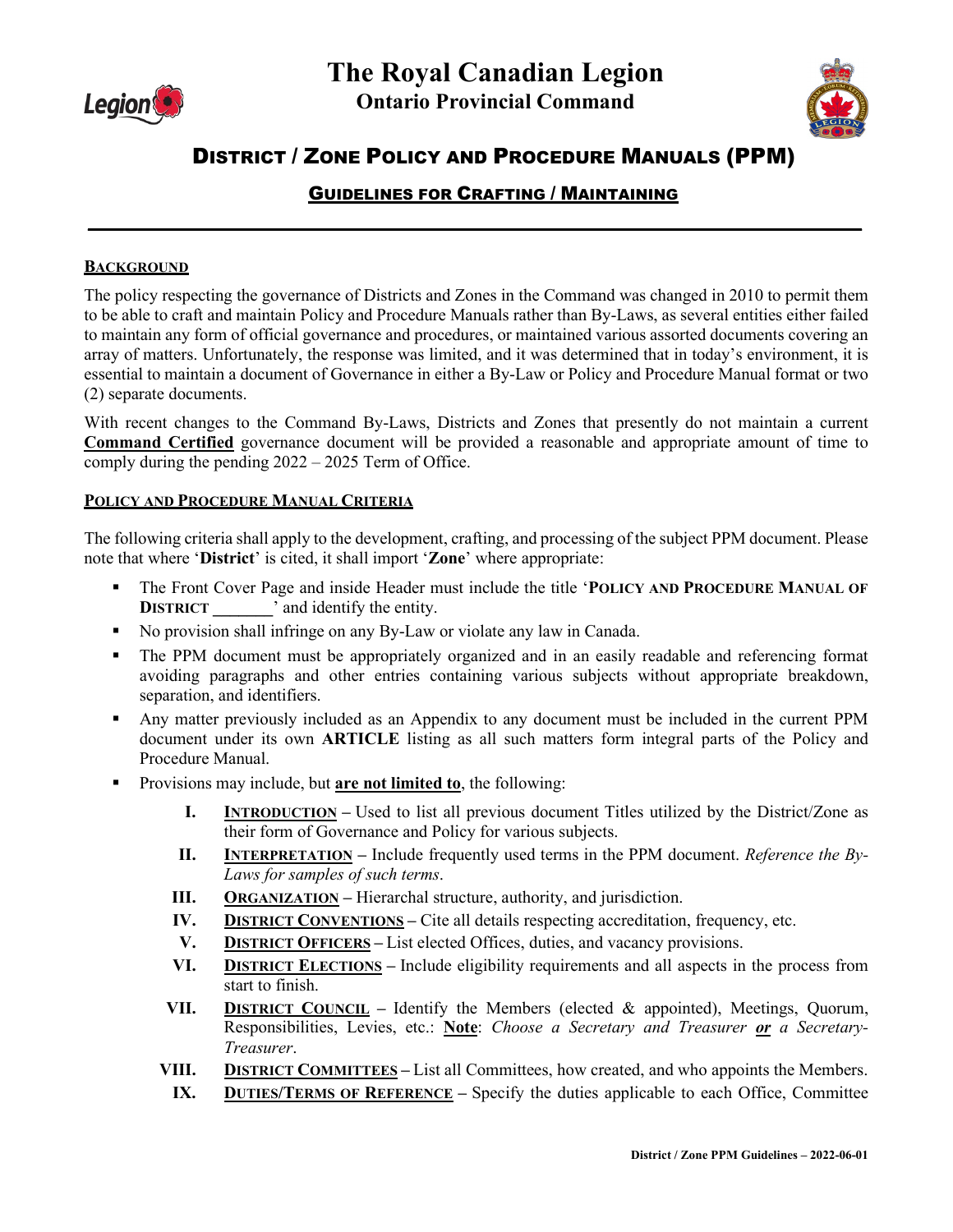Chair, and other Positions. Reference to a specific Manual available from the Commands should be cited where appropriate.

- **X. DISTRICT FINANCIAL OPERATIONS –** Rules citing eligibility of those identified to be permitted to sign cheques & initiate other financial transactions. May also include the creation and maintenance of Special Funds.
- **XI. VETERANS CARE/HOSPITAL FUND –** Hospital care including any associated duties & responsibilities. May include the participation of Members in outside Committees re the subject matter and also the creation of internal Committees respecting these matters.
- **XII. INVESTMENT POLICY –** Include all matters relevant to investments and their maintenance including the securing and surrendering of investments.
- **XIII. LOCAL ACTIVITIES –** Programs and initiatives unique to the area and in which the entity participates.
- **XIV. EVENT GUIDELINES –** Other matters that may be relevant to the entity such as Parades, Convention / Council venue arrangements/setup, etc. Thus as an example, venue arrangements for Convention and Council Meetings should be listed under separate ARTICLES.
- **XV. CREATION/AMENDMENT PROCESS –** The procedure associated with the creation/amendment of the provisions contained herein.
- The **Notice of Motion** (Command Form), including the proposed provisions and/or Amendments, are tabled at one (1) Convention with no seconder or debate. (Reference the **NOTE: Notice of Motio**n under Classification of Motions in **The Rules of Procedure for Legion Meetings**.)
	- *Note*: *The requirement involving the tabling and approval at two (2) consecutive Conventions is applicable on each occasion that the District presents their PPM for approval until it has been successfully reviewed and issued its initial Certificate of Review from Command. Thus the Amending provisions included in the approved and certified document may permit the tabling to take place at a regularly scheduled Council Meeting and approval at a subsequent Convention, but this will only be applicable after the aforementioned issuance of the first Certificate of Review to the District. Regularly scheduled Council Meetings must be clearly cited in the provisions i.e. what months they will take place as called by the Commander outside of an emergency situation.*

*Further, the tabling at a Council Meeting must be at least fifteen (15) days in advance of the approving Convention to permit distribution to the Members of Council and subsequent distribution to the affected Branches to ensure that all eligible voting Members have been apprised in advance and are able to make an informed decision.*

*There may be occasions when a proposed amendment is raised at the Convention and due to its importance and/or urgency, cannot be advanced in the normal process. In this case, the use of a Notice of Motion may be waived upon the concurrence vote of two-thirds (2/3) of the voting Members present. This provision must have been included in the PPM document, passed, and Certified prior to its use at any subsequent Convention.*

- The motion for approval is made at the next Convention and it must be approved by a majority of the accredited delegates present. A higher degree of approval is left to the prerogative of the entity.
- Include a statement at the end of the PPM document immediately prior to the Officers' signature block citing the date and location of the Convention at which the provision(s) were passed.
- The provisions, once approved, must be signed by the Officers Commander and Secretary with the date of such signatures being affixed thereto at the end of the PPM document in the Signature Block.
- Four (4) copies of each applicable PPM documents used in the process and listed on the **District / Zone Policy and Procedure Manual (PPM) Submission Cover Form** (Command Form) must be forwarded to